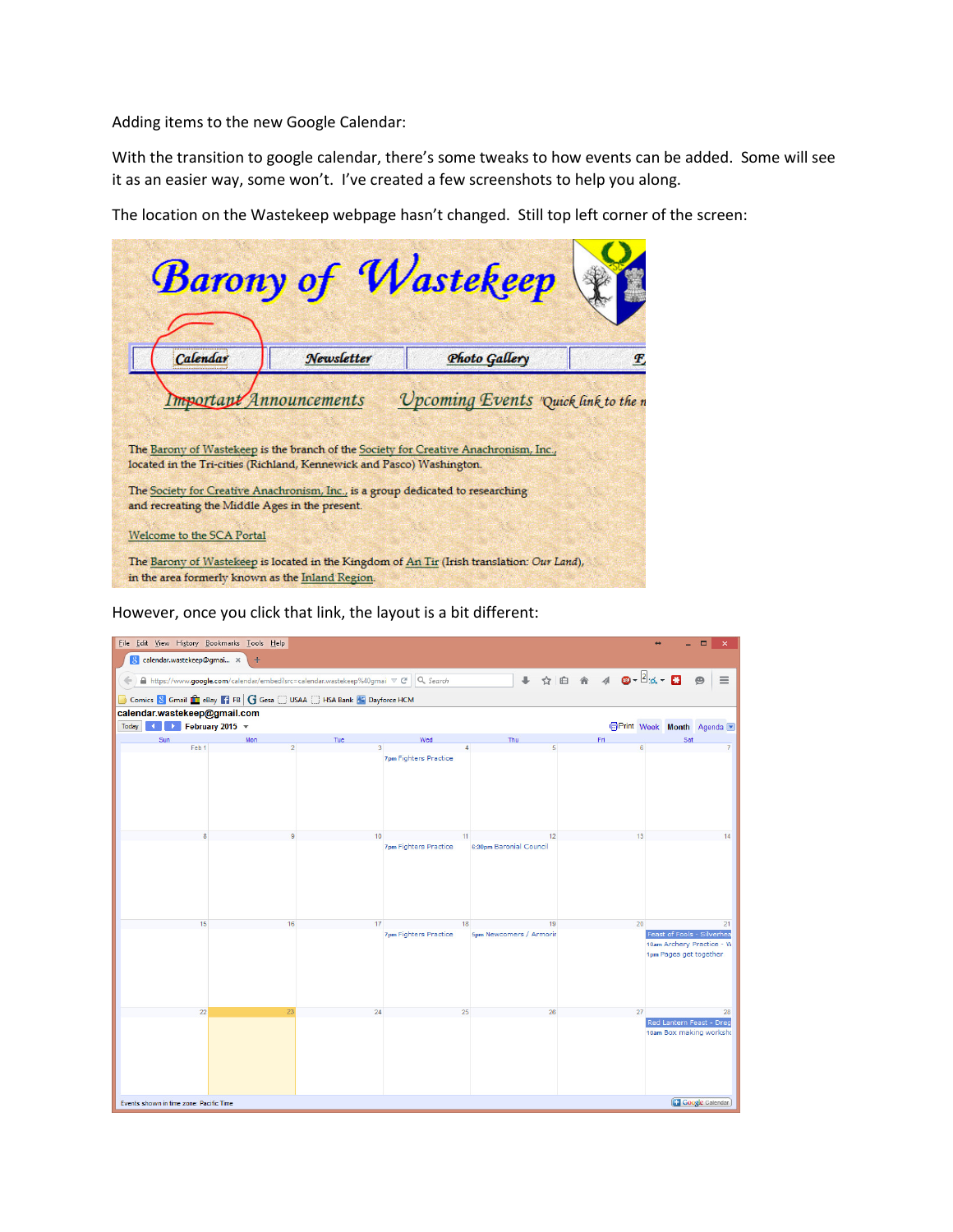Now, here's the changes. To add events to the calendar – you have to create an event on a calander you have and invite the calendar to that event (calendar.wastekeep@gmail.com).

Here I've done it from my work account (which has no rights to that calendar)

| <b>FILE</b>                                                                                                    | <b>MEETING</b>                                       | <b>INSERT</b>                     | <b>FORMAT TEXT</b> | <b>REVIEW</b>   |                              |                                           |                 |
|----------------------------------------------------------------------------------------------------------------|------------------------------------------------------|-----------------------------------|--------------------|-----------------|------------------------------|-------------------------------------------|-----------------|
|                                                                                                                | <b>Ed</b> Calendar                                   | ĦP                                |                    |                 |                              | HE<br>ೊ                                   |                 |
| Delete                                                                                                         | G Forward +                                          | Appointment Scheduling            | Assistant          | Lync<br>Meeting | Meeting<br>Notes             | Cancel<br>Invitation                      | 15 <sub>m</sub> |
|                                                                                                                | Actions                                              | Show                              |                    |                 | Lync Meeting   Meeting Notes | Attendees                                 |                 |
| You haven't sent this meeting invitation yet.<br>This appointment conflicts with another one on your calendar. |                                                      |                                   |                    |                 |                              |                                           |                 |
|                                                                                                                | To                                                   | calendar.wastekeep@gmail.com      |                    |                 |                              |                                           |                 |
| 1="<br>Send                                                                                                    | Subject                                              | Event Title - testing from Qulook |                    |                 |                              |                                           |                 |
|                                                                                                                | Location                                             | Where it will be happening        |                    |                 |                              |                                           |                 |
|                                                                                                                | <b>Start time</b>                                    | Sun 3/1/2015                      |                    | Ħ₽              | 10:30 AM                     | All day event<br>$\overline{\phantom{a}}$ |                 |
|                                                                                                                | <b>End time</b>                                      | Sun 3/1/2015                      |                    | <u>ilia</u>     | 11:00 AM                     | $\scriptstyle\rm w$                       |                 |
|                                                                                                                | This is a demo of how to add events to the calendar. |                                   |                    |                 |                              |                                           |                 |

Which then shows up on the calendar like this (spelling error and all):



The important things to remember are to have the Subject mean something, an accurate location, and the correct time. Because they're what's going to come through on the front page.